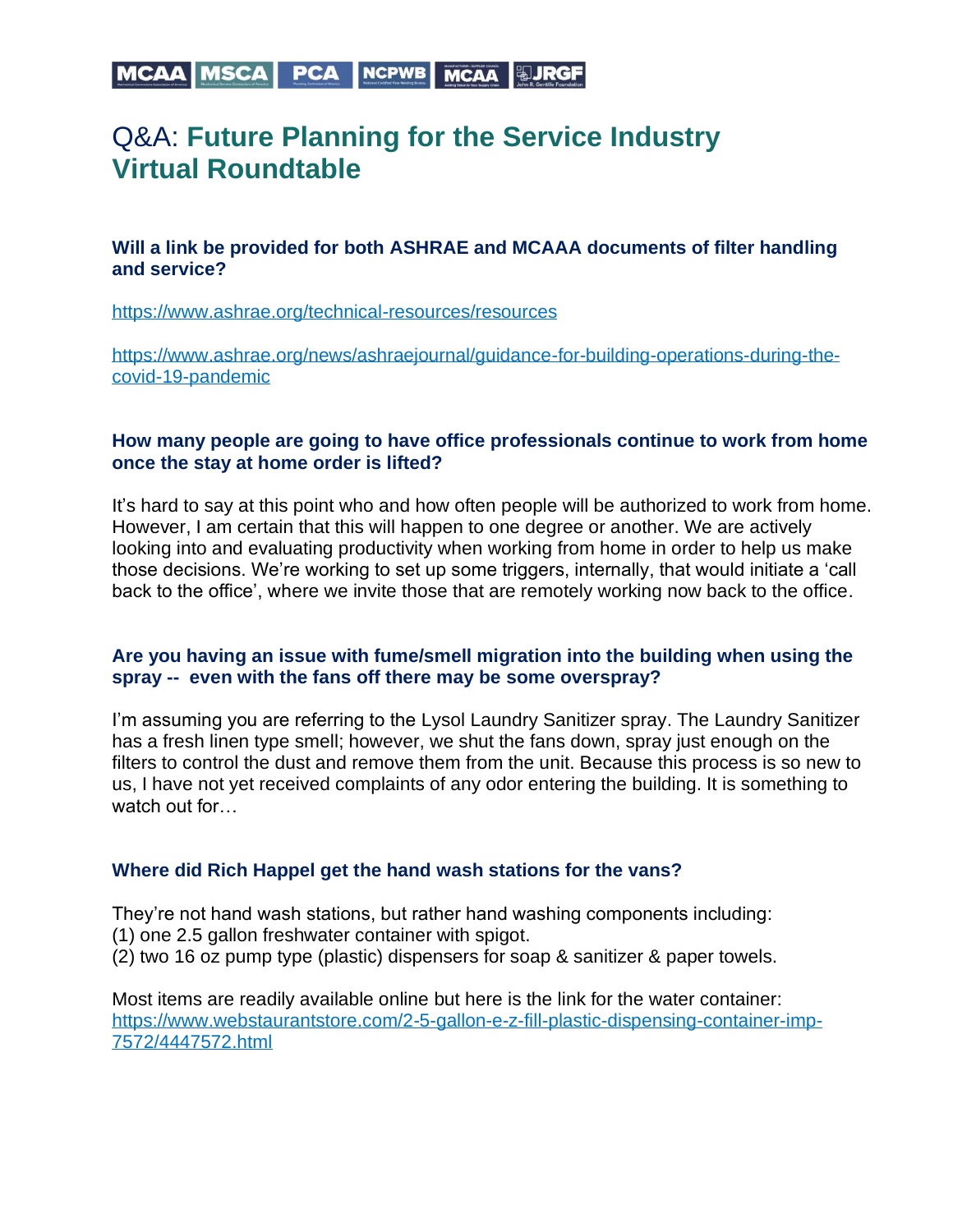# **Will all those documents that Pete Chaney mentioned be sent out or a location to pick them up?**

All the documents mentioned by Pete, which include a COVID-19 Return to Work Exposure Control Plan, Return to Work Exposure Control Plan Checklist, Critical Industries Requirements List for All 50 States, Pre-start Jobsite Screening Questionnaire, COVID-19 Screening Questionnaire, Return to Work Employee Training PowerPoint with Instructor Notes for each slide, and a 20-Questions Multiple Choice Test with Answer Key will be available for free as a benefit of membership on the MSCA website. MSCA will let you know immediately when each document becomes available.

# **What is your trick for keeping glasses from steaming up when wearing masks?**

I've read that shaving cream applied to most optical plastics helps keep them from fogging. Also, making sure the mask is far enough up on your face will help mitigate this. Unfortunately, there is no silver bullet, especially when it gets extremely hot over the summer. However, there are products available that provide some relief and are much better than nothing at all. TEAM MCAA is made up of approximately 300 safety professionals and others from MCAA and MSCA member firms. Their recommendations for anti-fog products, which are based on responses from their service techs and other tradespeople are:

• **[Bouton Recon Glasses](https://www.google.com/search?q=Bouton+Recon+home&sxsrf=ALeKk02nTJw89Qso9VBpnBuqWxkJFoodJw:1588765518487&source=univ&tbm=shop&tbo=u&sa=X&ved=2ahUKEwiRifHilJ_pAhXvlXIEHZT7AJMQsxh6BAgLECw&biw=1920&bih=937)**

• **[IQuity](https://www.mcaa.org/wp-content/uploads/2020/05/IQuity-antifog.pdf)**

• **[Cat C](https://www.google.com/search?q=cat+crap&tbm=isch&source=iu&ictx=1&fir=KxbMCrbeHb9NfM%253A%252CoCnGksMqAAeklM%252C_&vet=1&usg=AI4_-kT88TFsa6pIw5P9myZtmxM9dMLCEA&sa=X&ved=2ahUKEwiNoe7h_5rpAhXQGDQIHZxnAVkQ_h0wAnoECAsQBg#imgrc=KxbMCrbeHb9NfM)**

• **[UVEX Hydroshield](https://www.google.com/search?sxsrf=ALeKk02nTJw89Qso9VBpnBuqWxkJFoodJw%3A1588765518487&ei=TqOyXpGqHe-rytMPlPeDmAk&q=UVEX+Hydroshield&oq=UVEX+Hydroshield&gs_lcp=CgZwc3ktYWIQAzICCAAyAggAMgcIABAUEIcCMgYIABAWEB4yBggAEBYQHjIGCAAQFhAeMgYIABAWEB4yBggAEBYQHjIGCAAQFhAeMgYIABAWEB46BAgjECc6BwgjEOoCECc6BQgAEJECOgUIABCDAToECAAQQzoHCAAQgwEQQzoICAAQgwEQkQI6CAgAEBYQChAeUM8bWOtiYM9saANwAHgAgAF-iAHcCpIBBDE3LjKYAQCgAQGqAQdnd3Mtd2l6sAEK&sclient=psy-ab&ved=0ahUKEwiRifHilJ_pAhXvlXIEHZT7AJMQ4dUDCAw&uact=5)**

# **Have you heard from vendors regarding availability of systems/accessories/raw materials in weeks to come? Any general feeling about supply chain response?**

Merv13 filters initially had an increased lead-time (~4 weeks) but has recently been improved to 2-3 weeks in Seattle.

We have heard from several manufactures that their production has been cut in order to meet the social distancing requirements in some cases as much as 50%. So for some of the major equipment we could see longer lead times. At this point the lead times do not seem much longer than we normally see during the busy season.

However, there are products that are in hot demand right now that are being installed for a matter of safety / IAQ and those lead times seem to have ballooned somewhat.

# **Wouldn't hygienic systems at the entry and throughout places such as amusement parks help keep them in business? We can't let these institutions fail.**

Good idea & agree but it requires more than that, including social distancing, reduced group sizes and much more. I think that COVID is going to develop its own seasonality until a vaccine is developed and, much like flu season, people are going to have to take extra precautions. Masks may be an expression of that.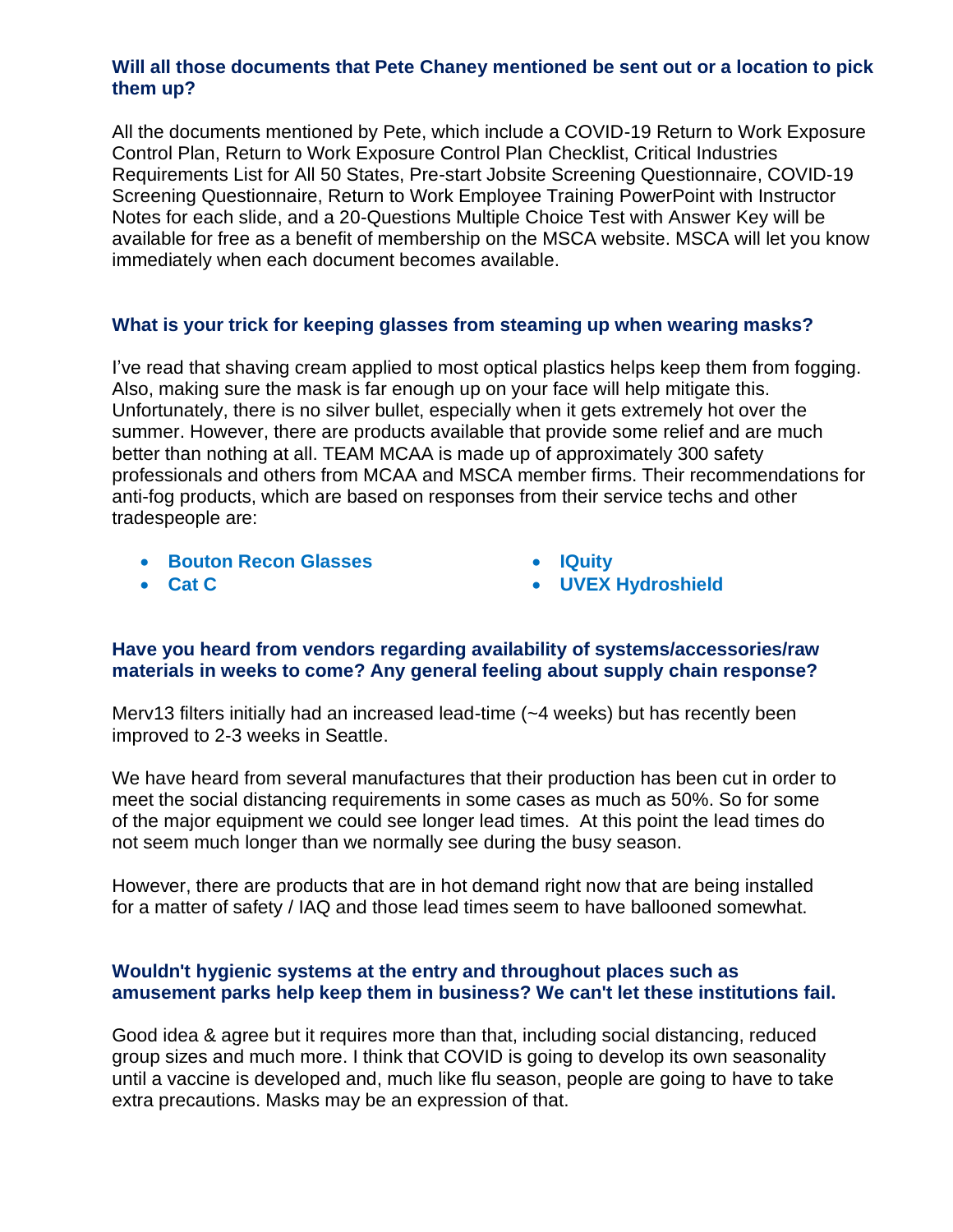# **Do you feel face mask is the new norm even after COVID?**

We think it's very likely in certain situations.

## **What are some specific examples of what can be done to sell maintenance agreements to new customers?**

You can find these in the **[MSCA Webinar #9: COVID-19 Selling in Turbulent Times](https://www.mcaa.org/news/webinar-9-covid-19-selling-in-turbulent-times-jim-bartolotta-dave-bavisotto-jaimi-lomas-and-wayne-turchetta/)**

#### **What should we include in a return to work plan?**

1) Exposure Prevention 2) Preparedness & 3) Response

At a minimum your return to work plan should address jobsite screening prior to initial return to work, employee confidentiality, employee screening, infected and potentially infected employee protocol, visitors, materials delivery, shipping, receiving, jobsite communication, training for supervisors and workers, employee personal health and hygiene, social distancing, cloth face coverings, personal protective equipment, daily jobsite surfaces disinfection, daily vehicle and equipment disinfection, tool cleaning and disinfection, contaminated work area cleaning and disinfection, decontamination of personal protective equipment, and subcontractor requirements.

#### **Do you believe Construction will lag behind in the rebound?**

That is definitely a good question and will be interesting to see what happens. My thought is that there will be a quick surge of construction from pent up demand of current projects restarting that were sitting idle. I could see there being a lull of projects after that while the activity and confidence restarts. If we restart quickly, which would be fantastic, I think construction will continue on but definitely at some reduced rate. I think some of the new and publications are calling it the 90% economy going covered….and I think that would be a best-case scenario.

#### **How many have all employees in the office vs. working from home?**

You can find these statistics from a [previous webinar polling questions had addressed](https://www.mcaa.org/wp-content/uploads/2020/04/Selling-Turbulent-Times-POLL-RESULTS.pdf) [this.](https://www.mcaa.org/wp-content/uploads/2020/04/Selling-Turbulent-Times-POLL-RESULTS.pdf)

#### **How do we get our industry more well known in schools?**

You can find lot of great ideas relative to sales from **[Webinar 9: Selling in Turbulent](https://www.mcaa.org/news/webinar-9-covid-19-selling-in-turbulent-times-jim-bartolotta-dave-bavisotto-jaimi-lomas-and-wayne-turchetta/)  [Times.](https://www.mcaa.org/news/webinar-9-covid-19-selling-in-turbulent-times-jim-bartolotta-dave-bavisotto-jaimi-lomas-and-wayne-turchetta/)**